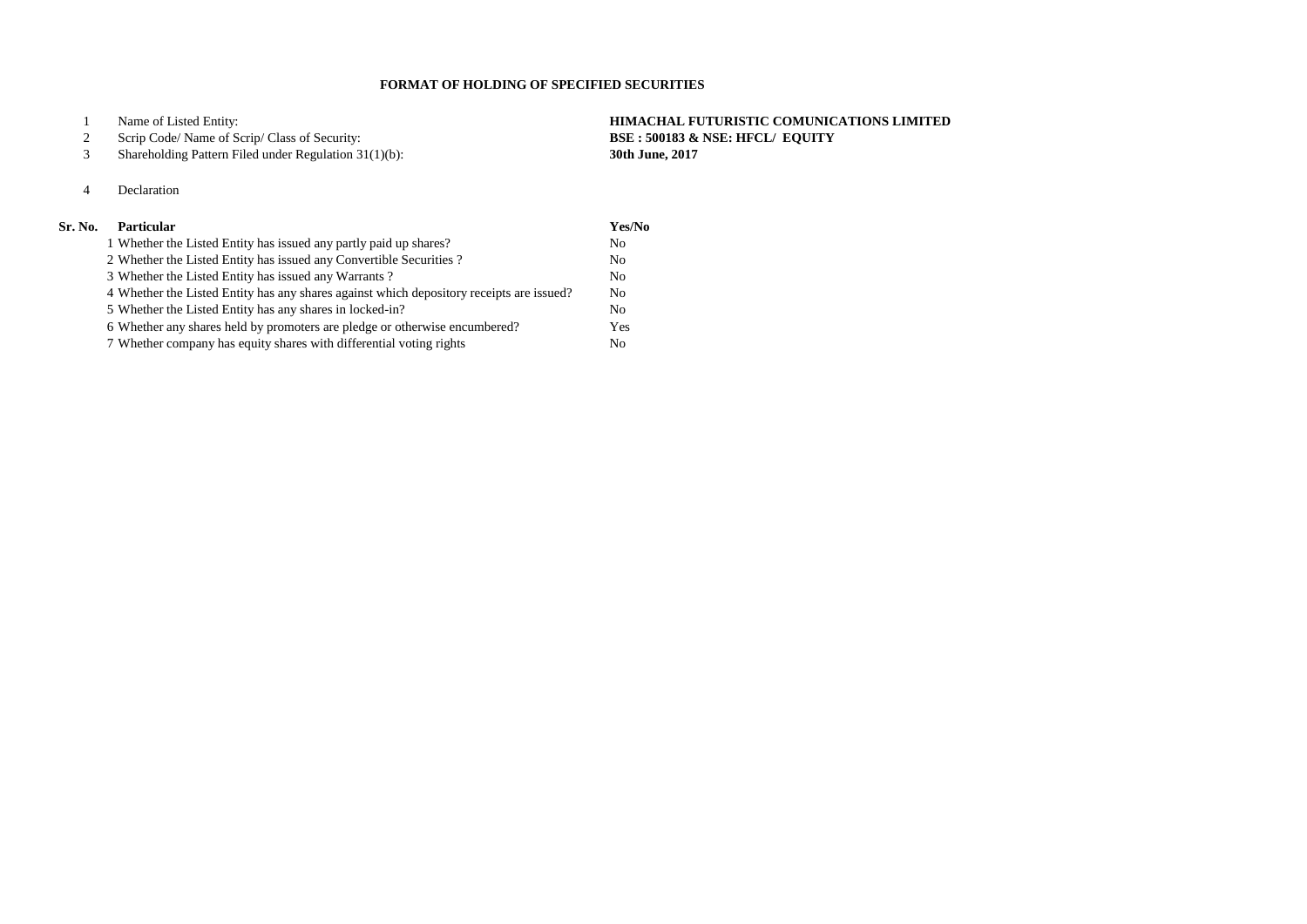|                                     | <b>Table I - Summary Statement holding of specified securities</b> |        |                      |                           |                                       |                             |                                                                           |                                                                     |                      |                                  |              |                                                                                     |                                                                                                            |                    |                                                      |                                                                            |                                                    |               |  |  |  |                                                      |
|-------------------------------------|--------------------------------------------------------------------|--------|----------------------|---------------------------|---------------------------------------|-----------------------------|---------------------------------------------------------------------------|---------------------------------------------------------------------|----------------------|----------------------------------|--------------|-------------------------------------------------------------------------------------|------------------------------------------------------------------------------------------------------------|--------------------|------------------------------------------------------|----------------------------------------------------------------------------|----------------------------------------------------|---------------|--|--|--|------------------------------------------------------|
|                                     |                                                                    |        |                      |                           |                                       |                             |                                                                           |                                                                     |                      |                                  |              |                                                                                     |                                                                                                            |                    |                                                      |                                                                            |                                                    |               |  |  |  |                                                      |
|                                     |                                                                    |        |                      |                           |                                       |                             | Shareholding as a % of<br>total no. of shares<br>(calculated as per SCRR, | Number of Voting Rights held in each class of<br>securities<br>(IX) |                      |                                  |              | No. of<br><b>Shares</b>                                                             | Shareholdi<br>ng, as a % Number of Locked<br>assuming<br>full<br>conversion                                | in shares<br>(XII) |                                                      | <b>Number of Shares</b><br>pledged or<br>otherwise<br>encumbered<br>(XIII) |                                                    |               |  |  |  |                                                      |
| Category                            | <b>Category of shareholder</b><br>(II)                             |        | Nos. of shareholders |                           | No. of fully paid<br>up equity shares | No. of Partly paid-up       |                                                                           | No. of shares<br>underlying                                         |                      | <b>Total nos, shares</b><br>held |              |                                                                                     | <b>No of Voting Rights</b>                                                                                 |                    |                                                      | <b>Underlying</b><br>Outstandin                                            | convertible<br>securities                          |               |  |  |  | Number of equity<br>shares held in<br>dematerialized |
| $\mathbf{I}(I)$                     |                                                                    | (III)  | held<br>(IV)         | equity shares held<br>(V) | <b>Depository</b><br>Receipts<br>(VI) | $(VII) = (IV)+(V)+$<br>(VI) | 1957<br>(VIII)<br>As a % of $(A+B+C2)$                                    | Class eg: X                                                         | <b>Class</b><br>eg:Y | <b>Total</b>                     | $\mathbf{C}$ | convertible<br>Total as securities<br>a % of (including<br>$(A+B+$ Warrants)<br>(X) | as a<br>percentage<br>of diluted<br>share<br>capital)<br>$(XI)=$<br>$(VII)+(X)$<br>As a % of<br>$(A+B+C2)$ | No.<br>(a)         | As a $%$<br>of total<br><b>Shares</b><br>held<br>(b) | No.<br>(a)                                                                 | As a %<br>of total<br><b>Shares</b><br>held<br>(b) | form<br>(XIV) |  |  |  |                                                      |
|                                     | (A) Promoter & Promoter Group                                      |        | 474682198            |                           |                                       | 474682198                   | 38.30006                                                                  | 474682198                                                           |                      | 474682198 38.3001                |              |                                                                                     | 38.3000591                                                                                                 |                    |                                                      | 0 241548750 50.886                                                         |                                                    | 474682198     |  |  |  |                                                      |
| (B) Public                          |                                                                    | 233551 | 764694996            |                           |                                       | 764694996                   | 61.69994                                                                  | 764694996                                                           |                      | 764694996 61.6999                |              |                                                                                     | 61.6999409                                                                                                 |                    |                                                      |                                                                            |                                                    | 764158390     |  |  |  |                                                      |
| (C) Non Promoter- Non Public        |                                                                    |        |                      |                           |                                       |                             |                                                                           |                                                                     |                      |                                  |              |                                                                                     |                                                                                                            |                    |                                                      |                                                                            |                                                    |               |  |  |  |                                                      |
| (C1) Shares underlying DRs          |                                                                    |        |                      |                           |                                       |                             |                                                                           |                                                                     |                      |                                  |              |                                                                                     |                                                                                                            |                    |                                                      |                                                                            |                                                    |               |  |  |  |                                                      |
| (C2) Shares held by Employee Trusts |                                                                    |        |                      |                           |                                       |                             |                                                                           |                                                                     |                      |                                  |              |                                                                                     |                                                                                                            |                    |                                                      |                                                                            |                                                    |               |  |  |  |                                                      |
|                                     | <b>Total</b>                                                       | 233559 | 1239377194           |                           |                                       | 1239377194                  | 100                                                                       | 1239377194                                                          |                      | 1239377194                       | 100          |                                                                                     |                                                                                                            |                    |                                                      | 0 241548750 19.49                                                          |                                                    | 1238840588    |  |  |  |                                                      |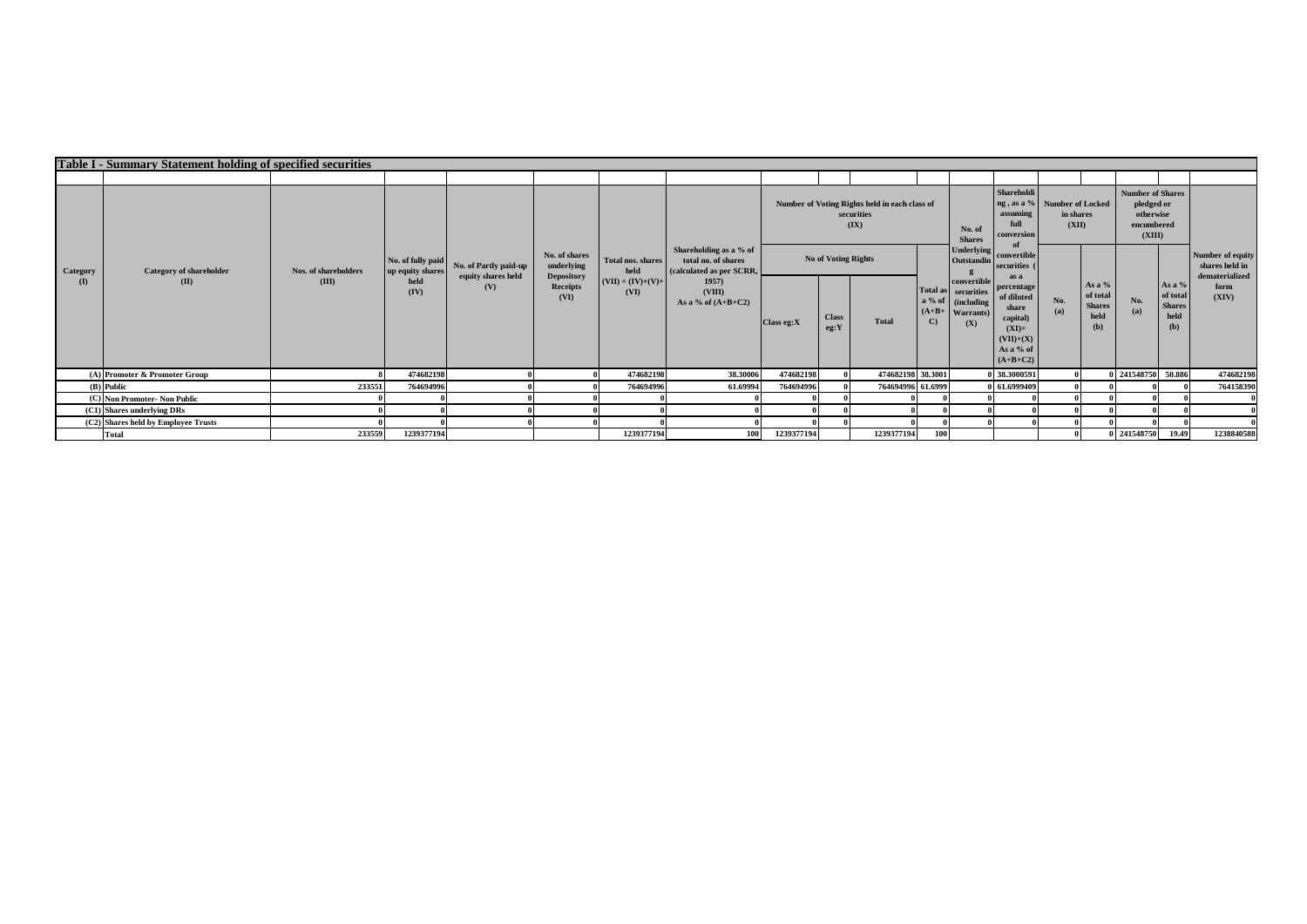### **Table II - Statement showing shareholding pattern of the Promoter and Promoter Group**

|  |                                                                                 |                      |                                                                              |                                  |                                                                           |                                                | Sharehol                                                   |                |                            | Number of Voting Rights held in each class of securities<br>(IX) |                                                     |                                                                                                 | Shareholdin<br>$g$ , as a $%$<br>assuming<br>full                                                         |              | <b>Number of Locked</b><br>in shares<br>(XII)        |             | <b>Number of Shares</b><br>pledged or otherwise<br>encumbered<br>(XIII) |                                                   |
|--|---------------------------------------------------------------------------------|----------------------|------------------------------------------------------------------------------|----------------------------------|---------------------------------------------------------------------------|------------------------------------------------|------------------------------------------------------------|----------------|----------------------------|------------------------------------------------------------------|-----------------------------------------------------|-------------------------------------------------------------------------------------------------|-----------------------------------------------------------------------------------------------------------|--------------|------------------------------------------------------|-------------|-------------------------------------------------------------------------|---------------------------------------------------|
|  |                                                                                 |                      |                                                                              |                                  | Nos. of                                                                   |                                                | ding %<br>calculate<br>d as per                            |                | <b>No of Voting Rights</b> |                                                                  |                                                     | No. of<br><b>Shares</b><br><b>Underlying</b>                                                    | conversion<br>of<br>convertible                                                                           |              |                                                      |             |                                                                         | Number of equity                                  |
|  | <b>Category &amp; Name of the Shareholders</b><br>(I)                           | <b>Ider</b><br>(III) | No. of No. of fully paid<br>shareho up equity shares<br>held<br>$\vert$ (IV) | Partly paid-<br>up equity<br>(V) | shares<br>underlying<br>shares held Depository<br><b>Receipts</b><br>(VI) | Total nos. shares<br>held<br>$(VII = IV+V+VI)$ | SCRR,<br>1957<br>As a %<br>of<br>$(A+B+C)$<br>2)<br>(VIII) | <b>Class X</b> | <b>ClassY</b>              | <b>Total</b>                                                     | Total as a<br>% of Total<br><b>Voting</b><br>rights | Outstanding securities (<br>convertible<br>securities<br><i>(including)</i><br>Warrants)<br>(X) | as a<br>percentage<br>of diluted<br>share<br>capital)<br>$(XI) =$<br>$(VII)+(X)$<br>as a % of<br>$A+B+C2$ | No.<br>(a)   | As a $%$<br>of total<br><b>Shares</b><br>held<br>(b) | No.<br>(a)  | As a % of<br>total shares<br>held<br>(b)                                | shares held in<br>dematerialized<br>form<br>(XIV) |
|  | 1 Indian                                                                        |                      |                                                                              |                                  |                                                                           |                                                |                                                            |                |                            |                                                                  |                                                     |                                                                                                 |                                                                                                           |              |                                                      |             |                                                                         |                                                   |
|  | (a) Individuals/Hindu undivided Family                                          |                      |                                                                              |                                  |                                                                           |                                                |                                                            |                |                            |                                                                  |                                                     |                                                                                                 |                                                                                                           |              |                                                      |             |                                                                         |                                                   |
|  | Anant Nahata                                                                    |                      | 470000                                                                       | $^{\circ}$                       |                                                                           | 470000                                         | 0.03792                                                    | 470000         |                            | 470000                                                           | 0.03792                                             |                                                                                                 | 0.03792                                                                                                   |              |                                                      | 239700      | 51.00000                                                                | 470000                                            |
|  | Mahendra Nahata                                                                 |                      | 73477                                                                        | $\Omega$                         | $^{\circ}$                                                                | 73477                                          | 0.00593                                                    | 73477          |                            | 73477                                                            | 0.00593                                             |                                                                                                 | 0.00593                                                                                                   |              | $\Omega$                                             |             |                                                                         | 73477                                             |
|  | Manik Lal Nahata                                                                |                      | 11920                                                                        |                                  |                                                                           | 11920                                          | 0.00096                                                    | 11920          |                            | 11920                                                            | 0.00096                                             |                                                                                                 | 0.00096                                                                                                   |              | $\Omega$                                             |             |                                                                         | 11920                                             |
|  |                                                                                 |                      |                                                                              |                                  | $\Omega$                                                                  | $\overline{0}$                                 |                                                            |                |                            |                                                                  |                                                     |                                                                                                 | 0.00000                                                                                                   |              | $\Omega$                                             | ſ           |                                                                         |                                                   |
|  | (b) Central Government/ State Government(s)                                     |                      |                                                                              |                                  |                                                                           |                                                |                                                            |                |                            |                                                                  |                                                     |                                                                                                 |                                                                                                           |              |                                                      |             |                                                                         |                                                   |
|  |                                                                                 |                      |                                                                              |                                  |                                                                           |                                                |                                                            |                |                            |                                                                  |                                                     |                                                                                                 |                                                                                                           |              |                                                      |             |                                                                         |                                                   |
|  | (c) Financial Institutions/ Banks                                               |                      |                                                                              |                                  | $\Omega$                                                                  | $\overline{0}$                                 |                                                            |                |                            |                                                                  |                                                     |                                                                                                 | 0.00000                                                                                                   |              | $\Omega$                                             | ſ           |                                                                         |                                                   |
|  |                                                                                 |                      |                                                                              |                                  |                                                                           |                                                |                                                            |                |                            |                                                                  |                                                     |                                                                                                 |                                                                                                           |              |                                                      |             |                                                                         |                                                   |
|  |                                                                                 |                      |                                                                              |                                  |                                                                           |                                                |                                                            |                |                            |                                                                  |                                                     |                                                                                                 |                                                                                                           |              |                                                      |             |                                                                         |                                                   |
|  | (d) Any Other (specify)                                                         |                      |                                                                              |                                  |                                                                           |                                                |                                                            |                |                            |                                                                  |                                                     |                                                                                                 |                                                                                                           |              |                                                      |             |                                                                         |                                                   |
|  |                                                                                 |                      |                                                                              |                                  |                                                                           |                                                |                                                            |                |                            |                                                                  |                                                     |                                                                                                 |                                                                                                           |              |                                                      |             |                                                                         |                                                   |
|  | <b>Bodies Corporate</b>                                                         |                      |                                                                              |                                  |                                                                           |                                                |                                                            |                |                            |                                                                  |                                                     |                                                                                                 |                                                                                                           |              |                                                      |             |                                                                         |                                                   |
|  | MN Ventures Private Limited                                                     |                      | 238390000                                                                    | $\Omega$                         | $\Omega$                                                                  | 238390000 19.23466                             |                                                            | 238390000      |                            | 238390000                                                        | 19.23466                                            |                                                                                                 | 19.23466                                                                                                  |              |                                                      | 0 121578900 | 51.00000                                                                | 238390000                                         |
|  | MN Enterprises Private Limited                                                  |                      | 212365000                                                                    | $\Omega$                         | - 0                                                                       | 212365000 17.13482                             |                                                            | 212365000      |                            | 212365000                                                        | 17.13482                                            |                                                                                                 | 17.13482                                                                                                  |              |                                                      | 119730150   | 56.37942                                                                | 212365000                                         |
|  | Fitcore Tech-Solutions Pvt. Ltd.                                                |                      | 22400000                                                                     | $\Omega$                         | - 0                                                                       | 22400000                                       | 1.80736                                                    | 22400000       |                            | 22400000                                                         | 1.80736                                             |                                                                                                 | 1.80736                                                                                                   |              |                                                      |             | 0.00000                                                                 | 22400000                                          |
|  | Vinsan Brothers (P) Ltd                                                         |                      | 671600                                                                       | $\Omega$                         | - ( )                                                                     | 671600                                         | 0.05419                                                    | 671600         |                            | 671600                                                           | 0.05419                                             |                                                                                                 | 0.05419                                                                                                   |              |                                                      |             |                                                                         | 671600                                            |
|  | Shanker Sales Promotion (P) Ltd                                                 |                      | 300201                                                                       | $\Omega$                         | - 0                                                                       | 300201                                         | 0.02422                                                    | 300201         |                            | 300201                                                           | 0.02422                                             |                                                                                                 | 0.02422                                                                                                   |              |                                                      |             |                                                                         | 300201                                            |
|  | Sub-Total- $(A)$ $(1)$                                                          |                      | 474682198                                                                    | 0                                | $\mathbf{0}$                                                              | 474682198 38.30006                             |                                                            | 474682198      |                            | 474682198                                                        | 38.30006                                            |                                                                                                 | 38.3000591                                                                                                |              |                                                      | 0 241548750 | 50.88641                                                                | 474682198                                         |
|  | <b>2 Foreign</b>                                                                |                      |                                                                              |                                  |                                                                           |                                                |                                                            |                |                            |                                                                  |                                                     |                                                                                                 |                                                                                                           |              |                                                      |             |                                                                         |                                                   |
|  | (a) Indivi/Non-Resi Foreign Indivi                                              |                      |                                                                              |                                  | $\Omega$                                                                  | $\Omega$                                       |                                                            |                |                            |                                                                  |                                                     |                                                                                                 |                                                                                                           |              |                                                      |             |                                                                         |                                                   |
|  |                                                                                 |                      |                                                                              |                                  |                                                                           |                                                |                                                            |                |                            |                                                                  |                                                     |                                                                                                 |                                                                                                           |              |                                                      |             |                                                                         |                                                   |
|  | $(b)$ Government                                                                | $\Omega$             |                                                                              |                                  | $\Omega$                                                                  | $\Omega$                                       |                                                            |                |                            |                                                                  |                                                     |                                                                                                 |                                                                                                           |              |                                                      | ſ           |                                                                         |                                                   |
|  |                                                                                 |                      |                                                                              |                                  |                                                                           |                                                |                                                            |                |                            |                                                                  |                                                     |                                                                                                 |                                                                                                           |              |                                                      |             |                                                                         |                                                   |
|  |                                                                                 |                      |                                                                              |                                  |                                                                           |                                                |                                                            |                |                            |                                                                  |                                                     |                                                                                                 |                                                                                                           |              |                                                      |             |                                                                         |                                                   |
|  | (c) Institutions                                                                | $\Omega$             |                                                                              |                                  | $\Omega$                                                                  | $\Omega$                                       |                                                            |                |                            |                                                                  |                                                     |                                                                                                 |                                                                                                           |              |                                                      |             |                                                                         |                                                   |
|  |                                                                                 |                      |                                                                              |                                  |                                                                           |                                                |                                                            |                |                            |                                                                  |                                                     |                                                                                                 |                                                                                                           |              |                                                      |             |                                                                         |                                                   |
|  |                                                                                 |                      |                                                                              |                                  |                                                                           |                                                |                                                            |                |                            |                                                                  |                                                     |                                                                                                 |                                                                                                           |              |                                                      |             |                                                                         |                                                   |
|  | (d) Foreign Portfolio Investor                                                  | $\Omega$             |                                                                              |                                  | $^{\circ}$                                                                | $\overline{0}$                                 |                                                            |                |                            |                                                                  |                                                     |                                                                                                 |                                                                                                           |              | $\Omega$                                             | ſ           |                                                                         |                                                   |
|  |                                                                                 |                      |                                                                              |                                  |                                                                           |                                                |                                                            |                |                            |                                                                  |                                                     |                                                                                                 |                                                                                                           |              |                                                      |             |                                                                         |                                                   |
|  |                                                                                 |                      |                                                                              |                                  |                                                                           |                                                |                                                            |                |                            |                                                                  |                                                     |                                                                                                 |                                                                                                           |              |                                                      |             |                                                                         |                                                   |
|  | (e) Any Other (specify)                                                         | $\Omega$             |                                                                              |                                  | - 0                                                                       | $\theta$                                       |                                                            |                |                            |                                                                  |                                                     |                                                                                                 |                                                                                                           |              | $\Omega$                                             |             |                                                                         |                                                   |
|  |                                                                                 |                      |                                                                              |                                  |                                                                           |                                                |                                                            |                |                            |                                                                  |                                                     |                                                                                                 |                                                                                                           |              |                                                      |             |                                                                         |                                                   |
|  |                                                                                 |                      |                                                                              |                                  |                                                                           |                                                |                                                            |                |                            |                                                                  |                                                     |                                                                                                 |                                                                                                           |              |                                                      |             |                                                                         |                                                   |
|  | <b>Total Shareholding of Promoter and</b><br>Promoter Group $(A)=(A)(1)+(A)(2)$ | 8                    | 474682198                                                                    | 0                                | $\bf{0}$                                                                  | 474682198 38.30006                             |                                                            | 474682198      |                            | 474682198                                                        | 38.30006                                            | $\mathbf{0}$                                                                                    | 38.30006                                                                                                  | $\mathbf{0}$ |                                                      | 0 241548750 | 50.88641                                                                | 474682198                                         |

Details of Shares which remain unclaimed may be given hear along with details such as number of shareholders, outstanding shares held in demat/unclaimed suspense account, voting rights which are frozen etc. : **NIL**

Note: (1) PAN would not be displayed on website of Stock Exchange(s).

(2) The term Encumbrance has the same meaning as assigned under regulation 28

(3) of SEBI (Substantial Acquisition of Shares and Takeovers) Regulations, 2011.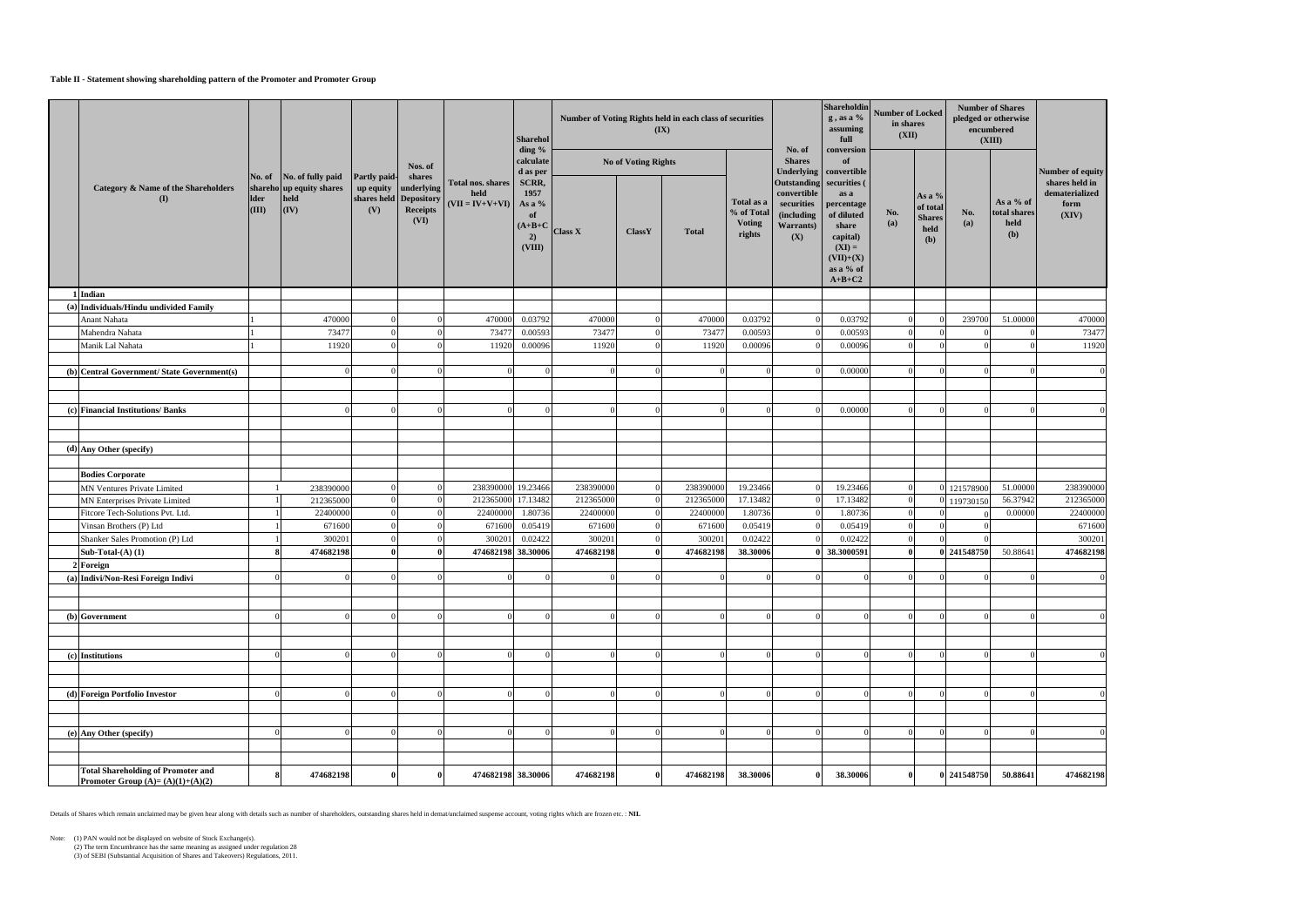### Table III - Statement showing shareholding pattern of the Public shareholder

|                                                                       |                                |                                                                    |                                 |                                                                      |                                                |                                                                                  |           |                            | Number of Voting Rights held in each class of securities<br>$(\mathbf{IX})$ |                                                     |                                                                                                                                                                                      | ng, as a %<br>assuming                                                                                                                   | Shareholdi Number of Locked in<br>shares<br>(XII) |                                                    | <b>NUMBER OF SHAFTES</b><br>pledged or otherwise<br>encumbered<br>(TIII) |                                          |                                                                       |
|-----------------------------------------------------------------------|--------------------------------|--------------------------------------------------------------------|---------------------------------|----------------------------------------------------------------------|------------------------------------------------|----------------------------------------------------------------------------------|-----------|----------------------------|-----------------------------------------------------------------------------|-----------------------------------------------------|--------------------------------------------------------------------------------------------------------------------------------------------------------------------------------------|------------------------------------------------------------------------------------------------------------------------------------------|---------------------------------------------------|----------------------------------------------------|--------------------------------------------------------------------------|------------------------------------------|-----------------------------------------------------------------------|
|                                                                       |                                |                                                                    |                                 | Nos. of                                                              |                                                | <b>Sharehold</b><br>ing $\%$                                                     |           | <b>No of Voting Rights</b> |                                                                             |                                                     | No. of<br><b>Shares</b><br>Underlying<br>Outstandin<br>convertible<br>securities<br>(including<br><b>Warrants</b> )<br>(X)<br>$\Omega$<br>$\Omega$<br>7.08305<br>6.39342<br>$\Omega$ | full<br>conversion<br>of                                                                                                                 |                                                   |                                                    |                                                                          |                                          |                                                                       |
| Category & Name of the Shareholders<br>$\mathbf{I}$                   | No. of<br>shareholder<br>(III) | No. of fully paid Partly paid-<br>up equity shares<br>held<br>(IV) | up equity<br>shares held<br>(V) | shares<br>underlying<br><b>Depository</b><br><b>Receipts</b><br>(VI) | Total nos. shares<br>held<br>$(VII = IV+V+VI)$ | calculated<br>as per<br>SCRR,<br>1957<br>As a % of<br>$A+B+C2$ Class X<br>(VIII) |           | ClassY                     | <b>Total</b>                                                                | Total as a<br>% of Total<br><b>Voting</b><br>rights |                                                                                                                                                                                      | convertible<br>securities (<br>as a<br>percentage<br>of diluted<br>share<br>capital)<br>$(XI) =$<br>$(VII)+(X)$<br>as a % of<br>$A+B+C2$ | No.<br>(a)                                        | As a %<br>of total<br><b>Shares</b><br>held<br>(b) | No.<br>(a)                                                               | As a % of<br>total shares<br>held<br>(b) | Number of equity<br>shares held in<br>dematerialized<br>form<br>(XIV) |
| <b>Institutions</b>                                                   |                                |                                                                    |                                 |                                                                      |                                                |                                                                                  |           |                            |                                                                             |                                                     |                                                                                                                                                                                      |                                                                                                                                          |                                                   |                                                    |                                                                          |                                          |                                                                       |
| <b>Mutual Funds/UTI</b>                                               | 14                             | 1263601                                                            |                                 | $\theta$                                                             | 1263601                                        | 0.10195                                                                          | 1263601   | $\theta$                   | 1263601                                                                     | 0.10195                                             |                                                                                                                                                                                      | 0.10195                                                                                                                                  | $\mathbf{0}$                                      |                                                    | $\mathbf{0}$                                                             |                                          | 1259771                                                               |
|                                                                       |                                |                                                                    |                                 |                                                                      |                                                |                                                                                  |           |                            |                                                                             |                                                     |                                                                                                                                                                                      |                                                                                                                                          |                                                   |                                                    |                                                                          |                                          |                                                                       |
| <b>Venture Capital Funds</b>                                          |                                |                                                                    |                                 |                                                                      |                                                | $\Omega$                                                                         |           | $\Omega$                   |                                                                             |                                                     |                                                                                                                                                                                      |                                                                                                                                          |                                                   |                                                    |                                                                          | $\Omega$                                 |                                                                       |
|                                                                       |                                |                                                                    |                                 |                                                                      |                                                |                                                                                  |           |                            |                                                                             |                                                     |                                                                                                                                                                                      |                                                                                                                                          |                                                   |                                                    |                                                                          |                                          |                                                                       |
|                                                                       |                                |                                                                    |                                 |                                                                      |                                                |                                                                                  |           |                            |                                                                             |                                                     |                                                                                                                                                                                      |                                                                                                                                          |                                                   |                                                    |                                                                          |                                          |                                                                       |
|                                                                       |                                |                                                                    |                                 |                                                                      |                                                |                                                                                  |           |                            |                                                                             |                                                     |                                                                                                                                                                                      |                                                                                                                                          |                                                   |                                                    |                                                                          |                                          |                                                                       |
| <b>Alternate Investment Funds</b>                                     | $\Omega$                       | $\Omega$                                                           | $\Omega$                        | $\Omega$                                                             |                                                | $\Omega$                                                                         |           | $\Omega$                   | $\Omega$                                                                    |                                                     |                                                                                                                                                                                      | $\Omega$                                                                                                                                 | $\Omega$                                          | $\sqrt{ }$                                         | $\Omega$                                                                 | $\Omega$                                 |                                                                       |
|                                                                       |                                |                                                                    |                                 |                                                                      |                                                |                                                                                  |           |                            |                                                                             |                                                     |                                                                                                                                                                                      |                                                                                                                                          |                                                   |                                                    |                                                                          |                                          |                                                                       |
|                                                                       |                                |                                                                    |                                 |                                                                      |                                                |                                                                                  |           |                            |                                                                             |                                                     |                                                                                                                                                                                      |                                                                                                                                          |                                                   |                                                    |                                                                          |                                          |                                                                       |
| <b>Foreign Venture Capital Investors</b>                              |                                |                                                                    |                                 |                                                                      |                                                |                                                                                  |           |                            |                                                                             |                                                     |                                                                                                                                                                                      |                                                                                                                                          |                                                   |                                                    |                                                                          |                                          |                                                                       |
|                                                                       |                                |                                                                    |                                 |                                                                      |                                                |                                                                                  |           |                            |                                                                             |                                                     |                                                                                                                                                                                      |                                                                                                                                          |                                                   |                                                    |                                                                          |                                          |                                                                       |
|                                                                       |                                |                                                                    |                                 |                                                                      |                                                |                                                                                  |           |                            |                                                                             |                                                     |                                                                                                                                                                                      |                                                                                                                                          |                                                   |                                                    |                                                                          |                                          |                                                                       |
| <b>Foreign Portfolio Investors</b>                                    | 38                             | 42038493                                                           | $\theta$                        |                                                                      | 42038493                                       | 3.39190                                                                          | 42038493  | $\theta$                   | 42038493                                                                    | 3.39190                                             |                                                                                                                                                                                      | 3.39190                                                                                                                                  |                                                   |                                                    |                                                                          | $\Omega$                                 | 42038493                                                              |
|                                                                       |                                |                                                                    |                                 |                                                                      |                                                |                                                                                  |           |                            |                                                                             |                                                     |                                                                                                                                                                                      |                                                                                                                                          |                                                   |                                                    |                                                                          |                                          |                                                                       |
|                                                                       |                                |                                                                    |                                 |                                                                      |                                                |                                                                                  |           |                            |                                                                             |                                                     |                                                                                                                                                                                      |                                                                                                                                          |                                                   |                                                    |                                                                          |                                          |                                                                       |
| <b>Financial Institutions/Banks</b>                                   |                                | 87785693                                                           | $\theta$<br>$\Omega$            | $\theta$<br>$\overline{0}$                                           | 87785693                                       | 7.08305                                                                          | 87785693  | $\bf{0}$                   | 87785693                                                                    |                                                     |                                                                                                                                                                                      | 7.08305<br>6.39342                                                                                                                       | $\Omega$<br>$\Omega$                              |                                                    | $\Omega$<br>$\Omega$                                                     | $\Omega$<br>$\Omega$                     | 87784593                                                              |
| <b>IDBI BANK LTD.</b>                                                 |                                | 79238601                                                           |                                 |                                                                      | 79238601                                       | 6.39342                                                                          | 79238601  | $\overline{0}$             | 79238601                                                                    |                                                     |                                                                                                                                                                                      |                                                                                                                                          |                                                   |                                                    |                                                                          |                                          | 79237501                                                              |
| <b>Insurance Companies</b>                                            |                                | 521000                                                             | Ű                               |                                                                      | 521000                                         | 0.04204                                                                          | 521000    | $\theta$                   | 521000                                                                      | 0.04204                                             |                                                                                                                                                                                      | 0.04204                                                                                                                                  |                                                   |                                                    | $\sqrt{ }$                                                               |                                          | 521000                                                                |
|                                                                       |                                |                                                                    |                                 |                                                                      |                                                |                                                                                  |           |                            |                                                                             |                                                     |                                                                                                                                                                                      |                                                                                                                                          |                                                   |                                                    |                                                                          |                                          |                                                                       |
|                                                                       |                                |                                                                    |                                 |                                                                      |                                                |                                                                                  |           |                            |                                                                             |                                                     |                                                                                                                                                                                      |                                                                                                                                          |                                                   |                                                    |                                                                          |                                          |                                                                       |
| <b>Provident Funds/ Pension Funds</b>                                 |                                |                                                                    |                                 |                                                                      |                                                |                                                                                  |           |                            |                                                                             |                                                     |                                                                                                                                                                                      |                                                                                                                                          |                                                   |                                                    |                                                                          |                                          |                                                                       |
|                                                                       |                                |                                                                    |                                 |                                                                      |                                                |                                                                                  |           |                            |                                                                             |                                                     |                                                                                                                                                                                      |                                                                                                                                          |                                                   |                                                    |                                                                          |                                          |                                                                       |
| Any Other (specify)                                                   |                                |                                                                    |                                 |                                                                      |                                                |                                                                                  |           |                            |                                                                             |                                                     |                                                                                                                                                                                      |                                                                                                                                          |                                                   |                                                    |                                                                          |                                          |                                                                       |
| Foreign Institutional Investors                                       | 29                             | 3126269                                                            |                                 |                                                                      | 3126269                                        | 0.25225                                                                          | 3126269   | $\Omega$                   | 3126269                                                                     | 0.25225                                             |                                                                                                                                                                                      | 0.25225                                                                                                                                  |                                                   |                                                    |                                                                          | $\Omega$                                 | 3120649                                                               |
| Foreign Banks                                                         |                                | 5305                                                               | $\Omega$                        | $\Omega$                                                             | 5305                                           | 0.00043                                                                          | 5305      | $\Omega$                   | 5305                                                                        | 0.00043                                             | $\theta$                                                                                                                                                                             | 0.00043                                                                                                                                  |                                                   |                                                    |                                                                          | $\Omega$                                 | 1705                                                                  |
|                                                                       |                                |                                                                    |                                 |                                                                      |                                                |                                                                                  |           |                            |                                                                             |                                                     |                                                                                                                                                                                      |                                                                                                                                          |                                                   |                                                    |                                                                          |                                          |                                                                       |
| Sub-Total- $(B)$ (1)                                                  | 91                             | 134740361                                                          | $\mathbf{0}$                    | $\theta$                                                             | 134740361                                      | 10.87162                                                                         | 134740361 | $\mathbf{0}$               | 134740361                                                                   | 10.87162                                            | $\mathbf{0}$                                                                                                                                                                         | 10.87162                                                                                                                                 | $\bf{0}$                                          |                                                    | $\bf{0}$                                                                 | $\bf{0}$                                 | 134726211                                                             |
| Central Government/ State Government(s)/<br><b>President of India</b> |                                |                                                                    |                                 |                                                                      |                                                |                                                                                  |           |                            |                                                                             |                                                     |                                                                                                                                                                                      |                                                                                                                                          |                                                   |                                                    |                                                                          |                                          |                                                                       |
|                                                                       |                                |                                                                    |                                 |                                                                      |                                                |                                                                                  |           |                            |                                                                             |                                                     |                                                                                                                                                                                      |                                                                                                                                          |                                                   |                                                    |                                                                          |                                          |                                                                       |
|                                                                       |                                |                                                                    |                                 |                                                                      |                                                |                                                                                  |           |                            |                                                                             |                                                     |                                                                                                                                                                                      |                                                                                                                                          |                                                   |                                                    |                                                                          |                                          |                                                                       |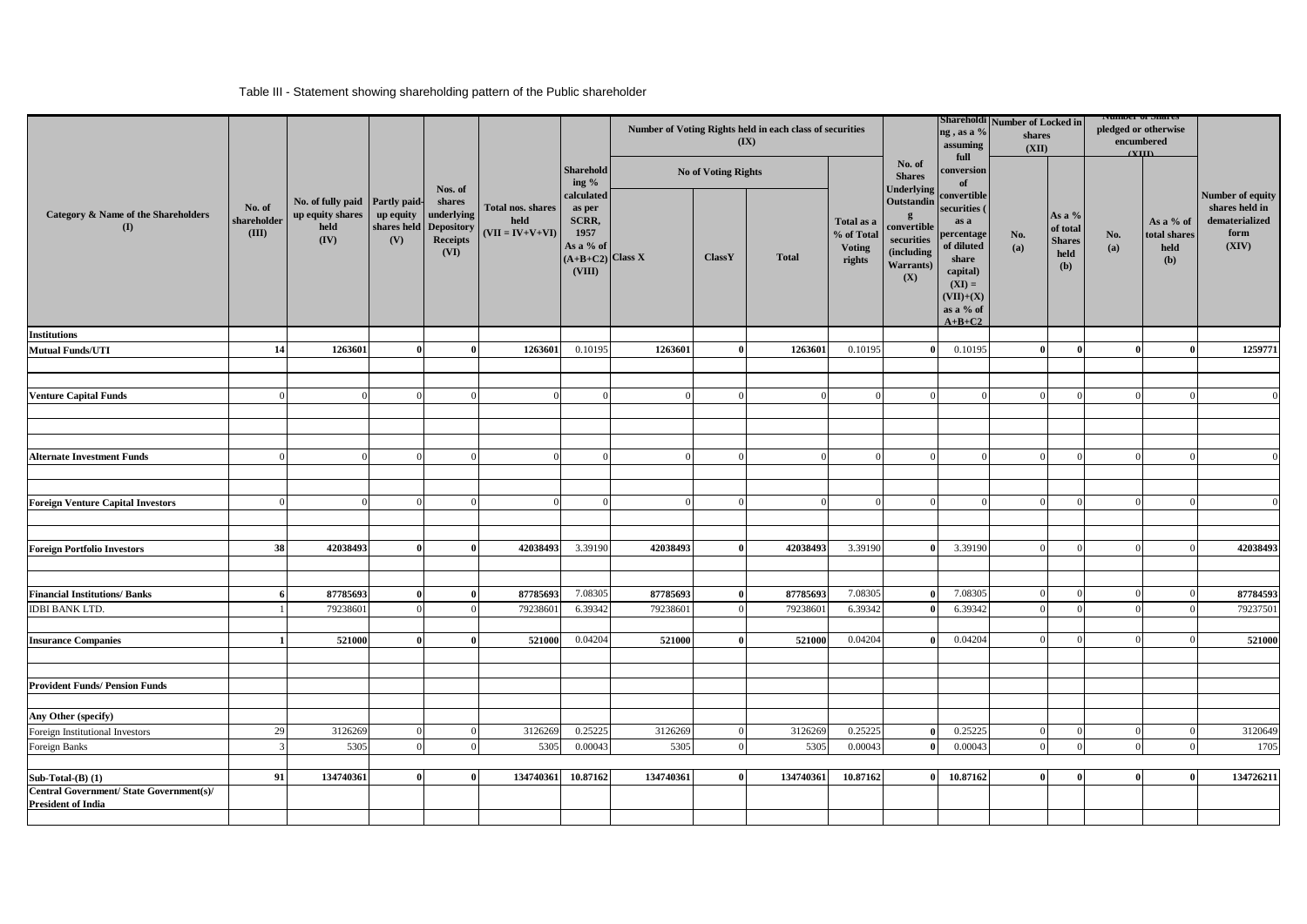| $Sub-Total-(B)(2)$                                       |        | $\sqrt{ }$ |  |           | $\Omega$ |           |           |          | $\sqrt{ }$ |   |  | $\Omega$ | $\overline{0}$ |
|----------------------------------------------------------|--------|------------|--|-----------|----------|-----------|-----------|----------|------------|---|--|----------|----------------|
| <b>NON-Institutions</b>                                  |        |            |  |           |          |           |           |          |            |   |  |          |                |
| Individuals -                                            |        |            |  |           |          |           |           |          |            |   |  |          |                |
| . Individual shareholders holding nominal share          | 228400 | 293384768  |  | 293384768 | 23.67195 | 293384768 | 293384768 | 23.67195 | 23.67195   |   |  |          | 293020142      |
| capital up to Rs. 2 lakhs.                               |        |            |  |           |          |           |           |          |            |   |  |          |                |
| ii. Individual shareholders holding nominal share        |        |            |  |           |          |           |           |          |            |   |  |          |                |
| capital in excess of Rs. 2 lakhs.                        | 94     | 62228910   |  | 62228910  | 5.02098  | 62228910  | 62228910  | 5.02098  | 5.02098    |   |  |          | 62228910       |
|                                                          |        |            |  |           |          |           |           |          |            |   |  |          |                |
|                                                          |        |            |  |           |          |           |           |          |            |   |  |          |                |
| <b>NBFCs registered with RBI</b>                         |        | O          |  |           | $\Omega$ |           |           |          | ſ          |   |  |          | $\overline{0}$ |
|                                                          |        |            |  |           |          |           |           |          |            |   |  |          |                |
|                                                          |        |            |  |           |          |           |           |          |            |   |  |          |                |
| <b>Employee Trusts</b>                                   |        |            |  |           | $\Omega$ |           |           |          |            |   |  |          | $\Omega$       |
|                                                          |        |            |  |           |          |           |           |          |            |   |  |          |                |
|                                                          |        |            |  |           |          |           |           |          |            |   |  |          |                |
| <b>Overseas Depositories holding DRs)</b>                |        |            |  |           |          |           |           |          |            |   |  |          | $\overline{0}$ |
| (balancing figure)                                       |        |            |  |           |          |           |           |          |            |   |  |          |                |
|                                                          |        |            |  |           |          |           |           |          |            |   |  |          |                |
| Any Other (specify)                                      |        |            |  |           |          |           |           |          |            |   |  |          |                |
| <b>Bodies Corporates</b>                                 | 2538   | 267706038  |  | 267706038 | 21.60005 | 267706038 | 267706038 | 21.60005 | 21.60005   |   |  |          | 267673868      |
| RELIANCE INDUSTRIAL INVESTMENTS                          |        |            |  |           |          |           |           |          |            |   |  |          |                |
| AND HOLDINGS LTD.                                        |        | 48532764   |  | 48532764  | 3.91590  | 48532764  | 48532764  | 3.91590  | 3.91590    |   |  |          | 48532764       |
| MKJ ENTERPRISES LIMITED                                  |        | 40408461   |  | 40408461  | 3.26038  | 40408461  | 40408461  | 3.26038  | 3.26038    | ſ |  |          | 40408461       |
|                                                          |        |            |  |           |          |           |           |          |            |   |  |          |                |
| OCBs                                                     |        | 38250      |  | 38250     | 0.00309  | 38250     | 38250     | 0.00309  | 0.00309    |   |  |          | 37250          |
| NRI (Rept.)                                              | 1834   | 4003411    |  | 4003411   | 0.32302  | 4003411   | 4003411   | 0.32302  | 0.32302    | ſ |  |          | 3878751        |
| NRI (Non - Rept.)                                        | 434    | 1781296    |  | 1781296   | 0.14373  | 1781296   | 1781296   | 0.14373  | 0.14373    |   |  |          | 1781296        |
| <b>Foreign Nationals</b>                                 |        | 7000       |  | 7000      | 0.00056  | 7000      | 7000      | 0.00056  | 0.00056    |   |  |          | 7000           |
| Trust                                                    | 10     | 93144      |  | 93144     | 0.00752  | 93144     | 93144     | 0.00752  | 0.00752    | ſ |  |          | 93144          |
| <b>Clearing Members</b>                                  | 143    | 711818     |  | 711818    | 0.05743  | 711818    | 711818    | 0.05743  | 0.05743    |   |  |          | 711818         |
|                                                          |        |            |  |           |          |           |           |          |            |   |  |          |                |
| Sub-Total-(B) (3)                                        | 233460 | 629954635  |  | 629954635 | 50.82833 | 629954635 | 629954635 | 50.82833 | 50.828322  |   |  |          | 629432179      |
|                                                          |        |            |  |           |          |           |           |          |            |   |  |          |                |
|                                                          |        |            |  |           |          |           |           |          |            |   |  |          |                |
|                                                          |        |            |  |           |          |           |           |          |            |   |  |          |                |
| Total Public Shareholding (B)=<br>$(B)(1)+(B)(2)+(B)(3)$ | 233551 | 764694996  |  | 764694996 | 61.69995 | 764694996 | 764694996 | 61.69995 | 61.69994   |   |  |          | 764158390      |

Details of the shareholders acting as persons in Concert including their Shareholding (No. and %): **NIL**

Details of Shares which remain unclaimed may be given hear along with details such as number of shareholders, outstanding shares held in demat/unclaimed suspense account, voting rights which are frozen etc. : **NIL**

Note: (1) PAN would not be displayed on website of Stock Exchange(s).

(2) The above format needs to be disclosed along with the name of following persons: Institutions/Non Institutions holding more than 1% of total number of shares.<br>(3) W.r.t. the information pertaining to Depository Receipt